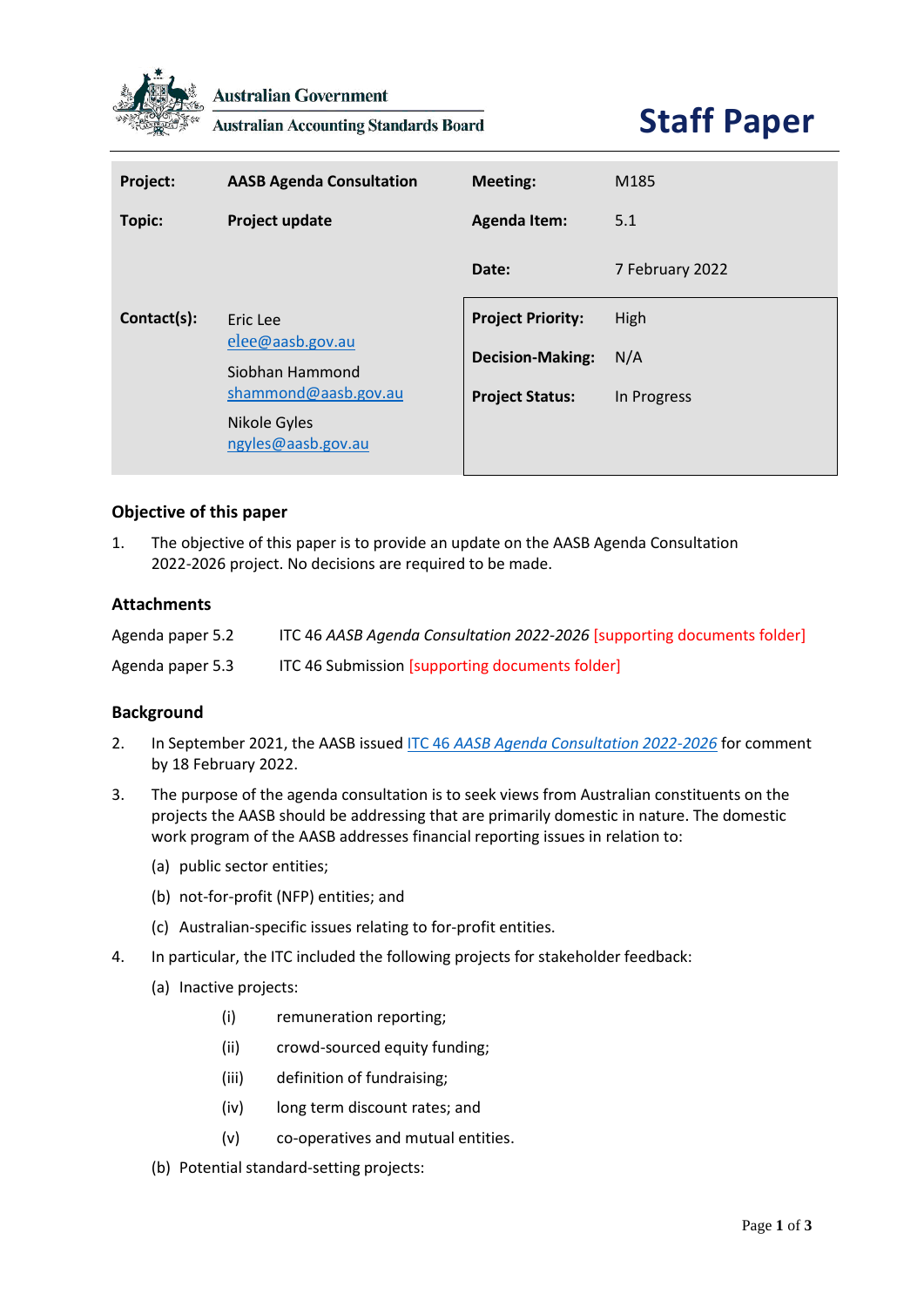- (i) sustainability reporting;
- (ii) service performance reporting; and
- (iii) digital financial reporting.
- (c) Potential research projects:
	- (i) accounting standards research encouraged disclosures: AASB 112 *Income Taxes* and tax transparency disclosures, and intangible asset recognition and measurement;
	- (ii) external reporting research sustainability reporting and service performance reporting;
	- (iii) emerging technology and reporting research digital financial reporting; and
	- (iv) enhancing standard-setting process research costs and benefits analysis.

# **Project status**

## **Outreach activity**

- 5. Staff have sought feedback from more than 120 stakeholders from all sectors and industries:
	- (a) AASB User Advisory Committee;
	- (b) CPA Australia, including members of its ESG Centre for Excellence and Not-For-Profit (NFP) Committee of Western Australia and Northern Territory;
	- (c) CAANZ, including members of its NFP Committee roundtable;
	- (d) Group of 100 representatives, including its sustainability committee;
	- (e) 41 academics, including the AASB Academic Advisory Panel members;
	- (f) two accountants from a government business enterprise;
	- (g) six individuals from the public sector;
	- (h) 19 accountants from 11 listed entities;
	- (i) four individuals from industry bodies;
	- (j) four members of the valuation profession;
	- (k) members of three leading sustainability reporting standard-setters and framework providers; and
	- (l) other regulators and policy-making bodies.
- 6. To date, a comment letter has been received on ITC 46. Staff intend to continue targeted outreach until the comment period closes on 18 February 2022.
- 7. Further, staff will conduct a two-hour AASB virtual roundtable on 17 February 2022 to gather feedback on the agenda consultation.

## **Initial high-level themes of feedback**

- 8. As discussed in Agenda Paper 3.4 *Sustainability Reporting: Feedback summary—ITC 46 AASB Agenda Consultation 2022-2026*, much of the feedback received so far on ITC 46 is related to the sustainability reporting project. Overall, there is strong support for the AASB to progress the sustainability reporting project, including the request for the AASB to clarify the relationship between financial and sustainability reporting.
- 9. Other feedback received to date reflects the following high-level themes:
	- (a) that service performance reporting or impact statements are generally helpful for NFP